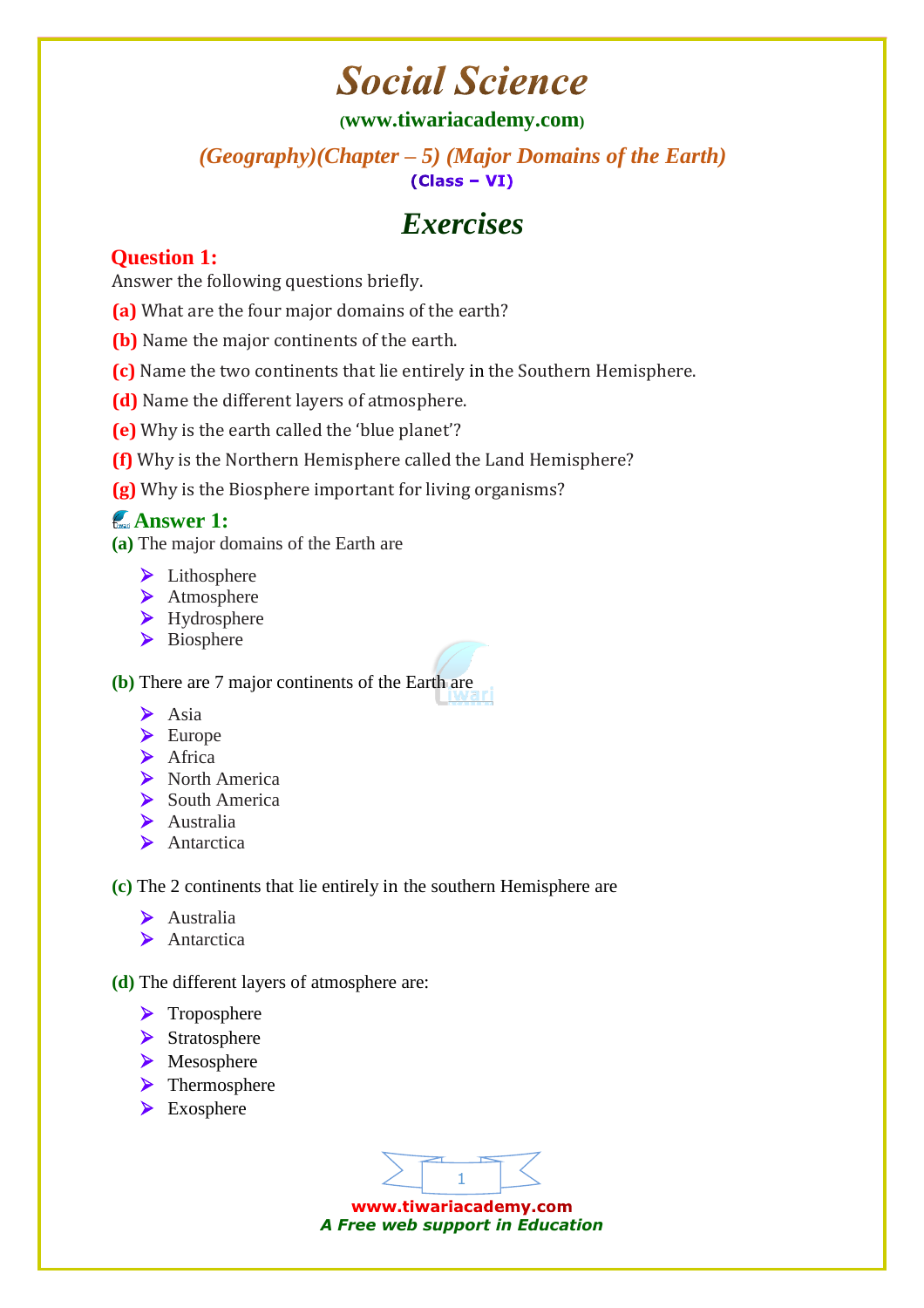# **Social Science**

#### **([www.tiwariacademy.com](http://www.tiwariacademy.com/))**

*(Geography)(Chapter – 5) (Major Domains of the Earth)*   $(Class - VI)$ 

**(e)** The Earth is called a blue planet as Earth's 71% is covered with water.

**(f)** The Northern Hemisphere is called the Land Hemisphere as greater part of landmass lies [in](http://www.tiwariacademy.com/) it.

**(g)** The Biosphere is important for living organism as it contains 3 major elements important for life.

|   | Land  |
|---|-------|
| ⋗ | Water |
|   | Air   |

### **Question 2:**

Tick the correct answer.

**(a)** The mountain range that separates Europe from Asia is

(i) the Andes (ii) the Himalayas (iii) the Urals **(b)** The continent of North America is linked to South America by (i) an Isthmus (ii) a Strait (iii) a Canal **(c)** The major constituent of atmosphere by per cent is (i) Nitrogen (ii) Oxygen (iii) Carbon dioxide **(d)** The domain of the earth consisting of solid rocks is (i) the Atmosphere (ii) the Hydrosphere (iii) the Lithosphere **(e)** Which is the largest continent? (i) Africa (ii) Asia (iii) Australia **Answer 2: (a)** (iii) the Urals **(b)** (i) an Isthmus **(c)** (i) Nitrogen **(d)** (iii) the Lithosphere **(e)** (ii) Asia

2

www.tiwariacademy.com *A Free web support in Education*